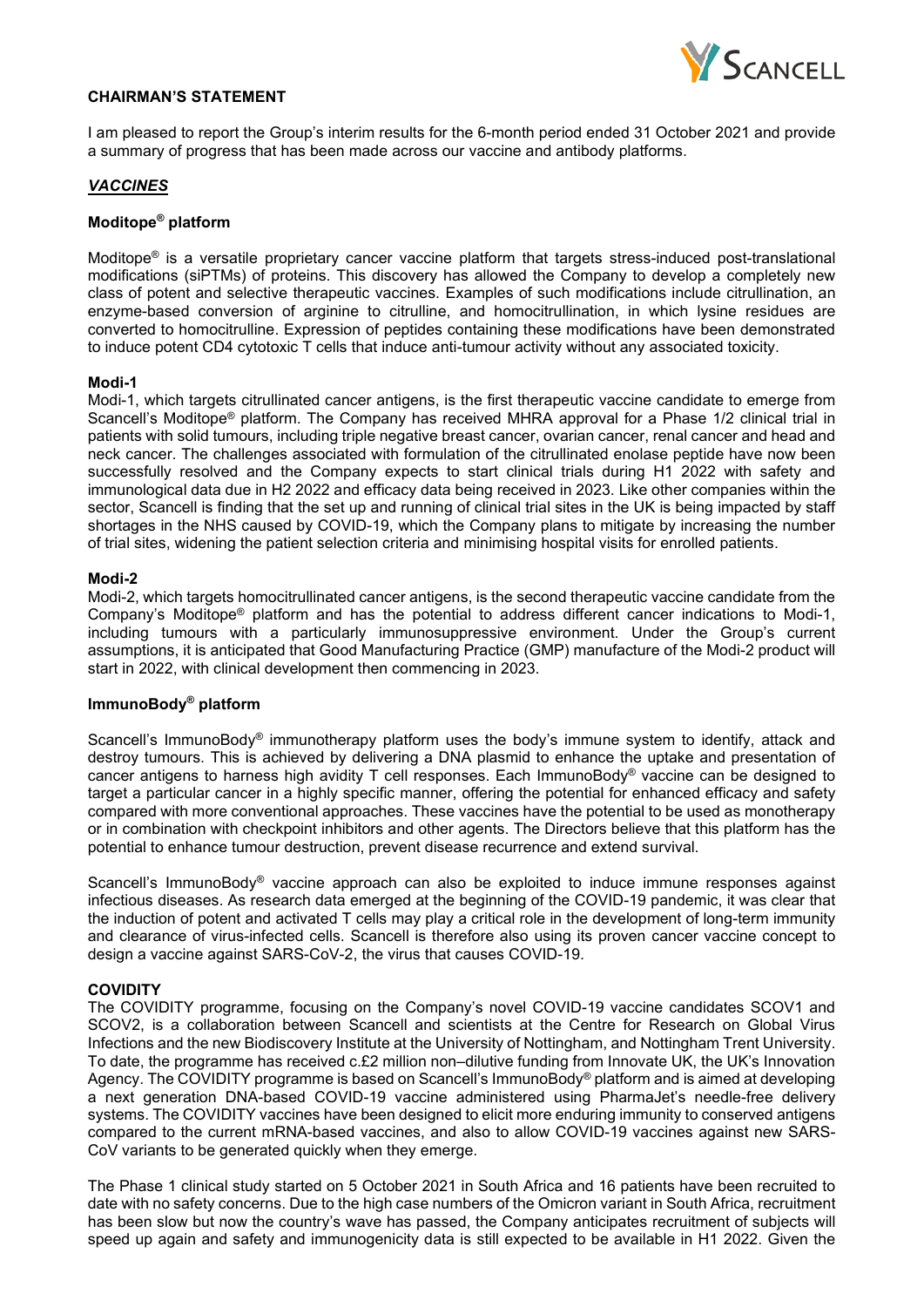

large size of later stage trials, the Company intends to partner this programme once it has generated proof of concept data from the Phase 1 trial.

## **SCIB1**

SCIB1 is currently being evaluated in a Phase 2 clinical trial in the UK in combination with the checkpoint inhibitor Keytruda® for the treatment of metastatic melanoma. Patient recruitment has been impacted by a combination of the ongoing COVID-19 pandemic and recent changes in the treatment of metastatic melanoma whereby most patients receive treatment with a combination of checkpoint inhibitors and ipilimumab rather than Keytruda® alone. However, recruitment has re-started following approval of a protocol amendment to reduce patient hospital visits and allow remote monitoring of the trial.

Four clinical centres in the UK are now operational and actively screening patients, with additional trial sites planned. Since the period end, the Company announced the enrolment and treatment of the first patient in its SCIB1 Phase 2 clinical trial at the Churchill Hospital, Oxford University Hospitals Trust.

### **iSCIB1+**

The Company has also been developing iSCIB1+, an AvidiMab™ modified version of SCIB1, which is expected to increase both the potency of SCIB1 and extend patent life. The modification also includes multiple epitopes so it can be used to treat all patients rather than be limited to the 40% of patients who have the appropriate HLA type for treatment with SCIB1. Given the significant improvements in potency, utility and patent life with iSCIB1+, the Company is currently evaluating its strategic options for the current SCIB1 programme which could include changes to the product, protocol and delivery system and will update the market in during 2022 with regards to its strategy.

## *ANTIBODIES*

### **Anti-glycan antibodies**

Scancell has used its in-house scientific understanding and expertise to develop an enabling technology platform which can be employed to produce differentiated anti-cancer monoclonal antibodies (mAbs) that target glycans rather than proteins or lipids. The Company has been building a pipeline of differentiated anticancer mAbs and currently has five novel mAbs in early-stage development. Four of these mAbs directly target solid tumours including pancreatic, neuroendocrine, colorectal and gastric and will be used to target drugs (antibody drug conjugates; ADC), T cells (redirected T cells) or cells (chimeric antigen receptor therapies; CAR). The fifth mAb targets a checkpoint activator on T cells. The Group intends to achieve these developments through strategic partnerships with third parties.

Scancell is also using its unique mAb-generating platform to identify more antibodies against unique anticancer glycan targets.

### **AvidiMab™**

AvidiMab™ is a versatile platform technology that has been developed by Scancell and can enhance the avidity and thereby the potency of any antibody.

Scancell has used AvidiMab™ in its internal programmes to:

- Engineer the anti-glycan mAbs to improve their ability to directly kill tumour cells.
- Engineer other mAbs to enhance their potency and/or extend their patent lifetime.
- Increase the breadth of response and potency of Scancell's ImmunoBody<sup>®</sup> cancer products.
- Increase the potency of the T cell response in Scancell's COVID-19 vaccine which in turn should lead to improvements in long-term protection and immunological memory.

Scancell is planning to increase the value of this rich pipeline of products through the generation of early-stage clinical data, either alone or in combination with strategic partners.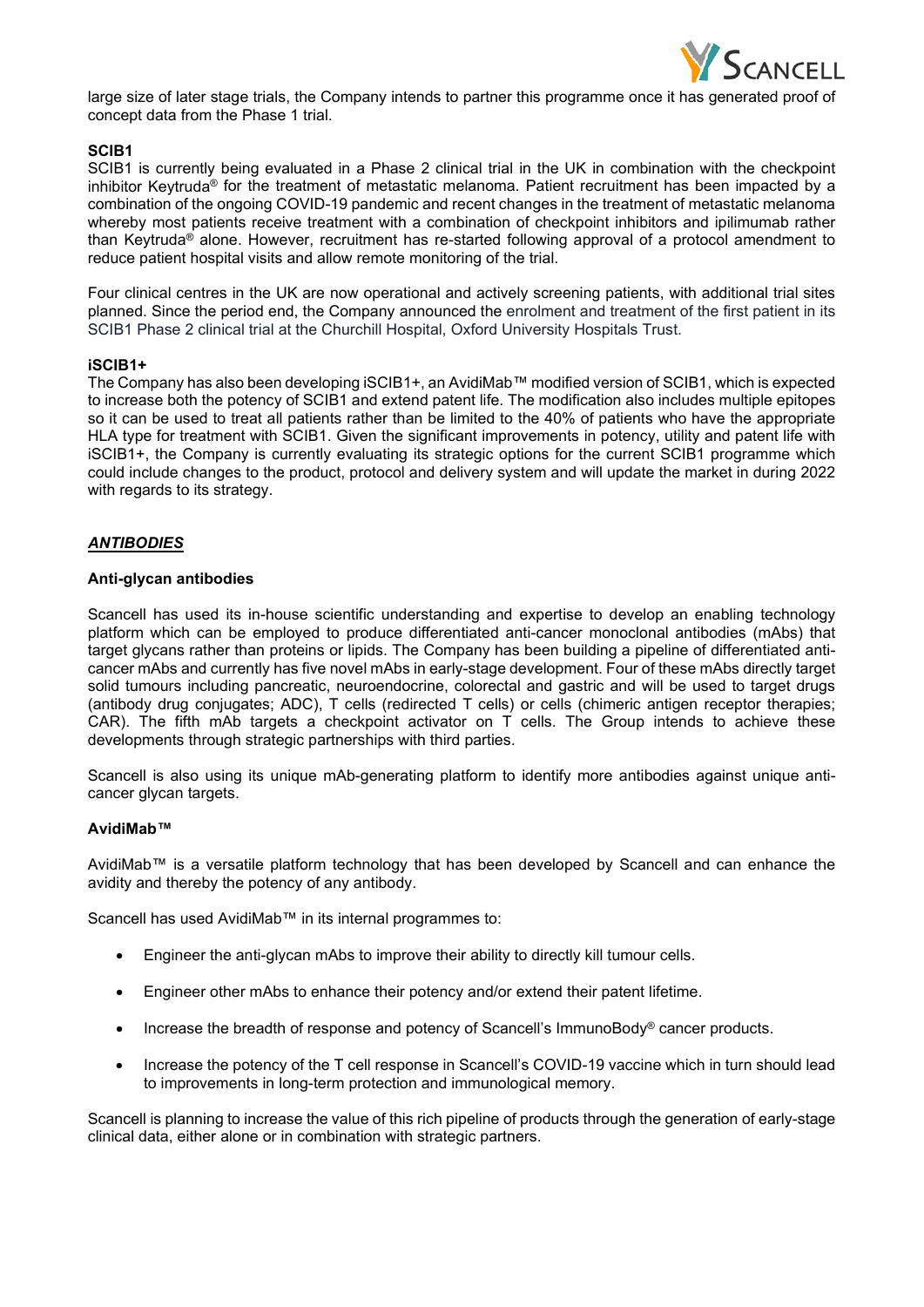

# *CORPORATE*

As reported in the prior year-end financial statements, on 28 July 2021, Professor Lindy Durrant, founder, Board Director and Chief Scientific Officer (CSO) of the Group was appointed as Chief Executive Officer (CEO) of Scancell Holdings plc, following Dr Cliff Holloway's decision to step down as a Board Director and CEO. The Board firmly believes that her strategic insight, commitment to the Company and strong leadership skills will deliver significant value to the business and shareholders.

During the period, the Group entered into a 5-year lease agreement with The Oxford Science Park for additional laboratory and office space in the Bellhouse Building at the Oxford Science Park. These new premises, which are complementary to Scancell's laboratories in the Biodiscovery Institute at the University of Nottingham, will allow the Company to further accelerate the development of its portfolio of immunotherapies.

### *FINANCIAL REVIEW*

#### **Profit or Loss and Other Comprehensive Income Statement**

The Group made an operating loss for the 6-month period to 31 October 2021 of £5.4 million (6-month period to 31 October 2020: loss of £2.8 million).

Development expenditure has increased to £4.03 million (2020 £2.01 million). This is largely as a result of the increase in GMP manufacturing and clinical costs for the COVIDITY programme which commenced on 1 October 2020 together with additional development costs on other projects as the country came out of lockdown.

The increase in administrative expenditure to £1.92 million (2020: £0.97 million) reflects increased salary and recruitment costs together with additional depreciation and amortisation charges as a result of expenditure on equipment, including the new laboratory in Oxford.

The Innovate (UK) grant income receivable of £0.55 million (2020: £0.17million) relates to expenditure incurred by Scancell on the development of a COVID-19 vaccine for the six months to 31 October 2021 whereas the 2020 expenditure was for just one month

Interest payable of £1.73 million (2020: £0.22 million) relates to the interest on the Convertible Loan Notes ('CLNs'). The interest is significantly higher because the November 2020 CLNs totalling £17.9 million had not been issued at 31 October 2020.

The finance credit of £2.44 million (2020: expense £1.33 million) relates to the derivative liability and is the fair value adjustment of the derivative liability at the respective period ends. The finance expense is not a cash item and has no impact upon the Company's cashflow.

The gain on the substantial modification of the CLNs amounting to £7.17 million (2020: £nil) arises from accounting adjustments from the replacement of the CLNs in existence at 27 October 2021 with new CLNs with a later maturity data. These adjustments have no impact upon Scancell's cashflows.

The profit before taxation for the period amounted to £2.49 million (2020: loss £4.35 million). The R&D tax credit increased to £0.72 million (2020: £0.50 million) as a result of increased level of development expenditure claimable in the 6-month period.

Overall, the profit for the 6-month period was £3.2 million (2020: loss £3.86 million).

### **Statement of Financial Position**

At 31 October 2021, the net assets of the Group amounted to £22.69 million (30 April 2021: £19.49 million) including cash at bank of £35.57 million (30 April 2021: £41.11 million).

During the year there was additional expenditure of £0.77 million on laboratory equipment in Oxford which form part of the Tangible Fixed assets. The new lease for laboratory and offices in Oxford was recognised as a right of use asset and a lease liability increasing additions and the lease liability by £1.25 million.

Current assets include tax receivable due at the end of the period of £2.00 million (April 2021: £2.59 million) and relates to the R&D tax credit for the year ended 30 April 2021 amounting to £1.33 million and an estimate of the amount recoverable at 31 October 2021.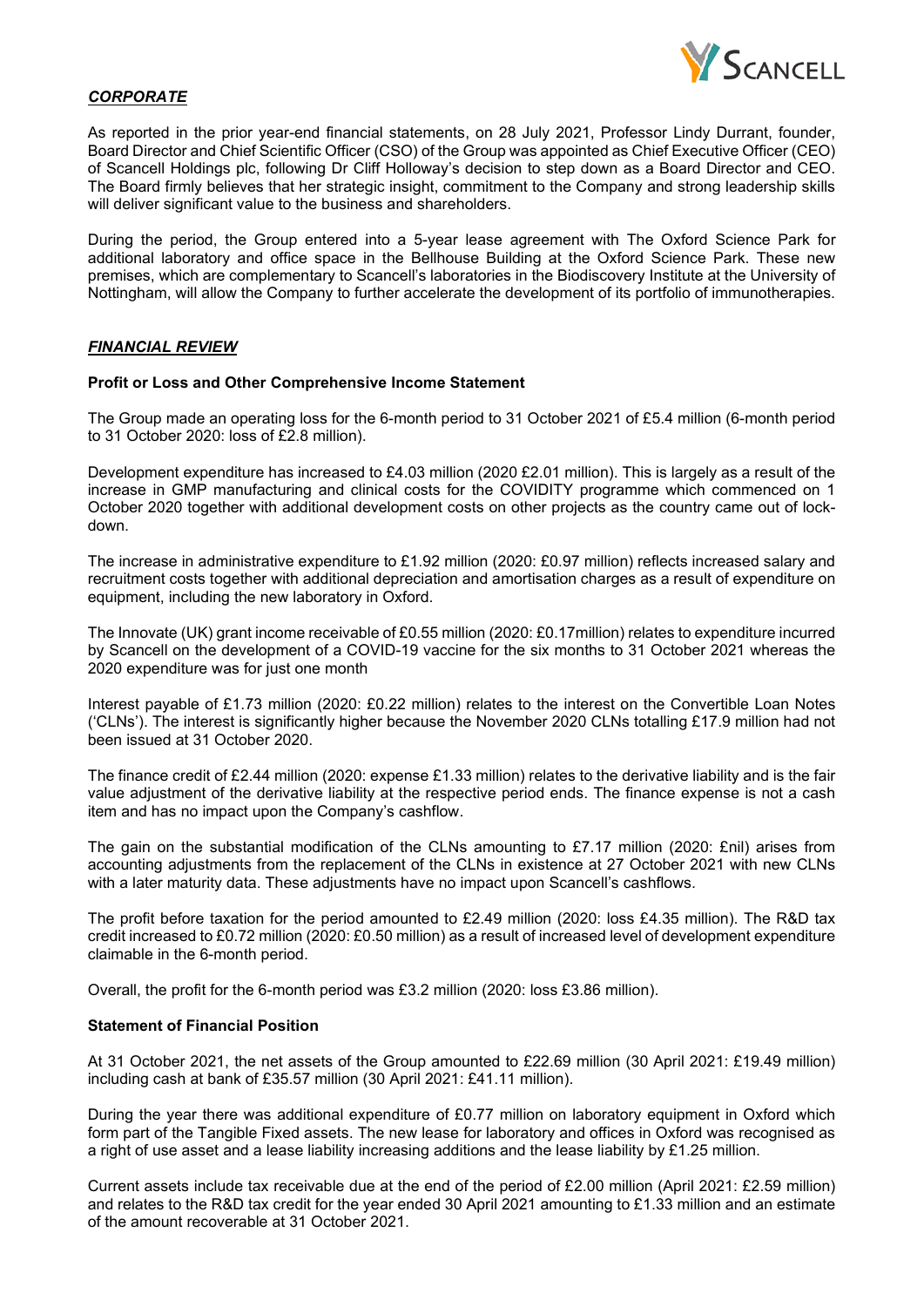

Within liabilities are Convertible Loan Notes and Derivative Liabilities. The total amount of the CLNs which remain outstanding is £19.65 million which were originally due to be redeemed in August 2022 (£1.75 million) and November 2022 (£17.9 million).

On 27 October 2021, the Company announced that it had entered into a Deed of Amendment ('Deed') relating to the extension of the redemption dates for the CLNs and under the Deed:

- the deed constituting the Nil Rate Unsecured Convertible Loan Notes 2022, dated 12 August 2020, is amended such that the redemption date is extended to 12 August 2025, and
- the deed constituting the 3% Unsecured Convertible Loan Notes 2022, dated 10 November 2020, is amended such that the redemption date is extended to 10 November 2025.

The CLNs are required to be redeemed on the new redemption dates if they have not previously been converted into ordinary shares in the Company.

The Derivative Liabilities represents the fair value of the conversion feature of the CLN at the time of issue of the CLNs with changes in value being shown in the Consolidated Profit or Loss and Other Comprehensive Income Statement as a finance credit or expense.

The current Trade and other payables have reduced to £1.15 million (April 2021: £2.09 million). The reduction in trade and other payables relate to accrued expenditure on manufacturing contracts at 30 April 2021 that have been paid in the current period. All balances owing to suppliers at the end of the 6-month period were paid in accordance with their terms and conditions.

### **Consolidated Cash Flow Statement**

As at 31 October 2021 bank balances amounted to £35.57 million (April 2021: £41.11 million). The reduction in bank balances during the 6-month period is primarily due to net cash used in operating activities of £4,63 million (April 2021: £7.80 million) and purchase of laboratory equipment amounting to £0.77 million (April 2021: £0.74 million). This expenditure has been offset by the R&D tax credit received of £1.30 million (April 2021: £nil)

# *OUTLOOK*

The Directors believe that the Company is well-funded and its diverse pipeline, based upon its proprietary platforms, is on track to deliver multiple value inflection points over the next 18 months. The strong cash position will enable the Company to pursue multiple clinical programmes across its vaccine and antibody portfolios, which the Board believe will significantly enhance the value of the Company.

The funding received in the last financial year will also provide the Company with further flexibility regarding the development plans for its existing therapies, to ensure both optimal development and commercialisation strategies can be pursued, and to limit the potential impact on the Company of economic pressures caused by COVID-19.

Scancell's goal is to build a sustainable company turning science into world leading vaccines and antibodies targeting post-translational modifications, and so improving both patient outcome and shareholder value.

**John Chiplin**

25 October 2021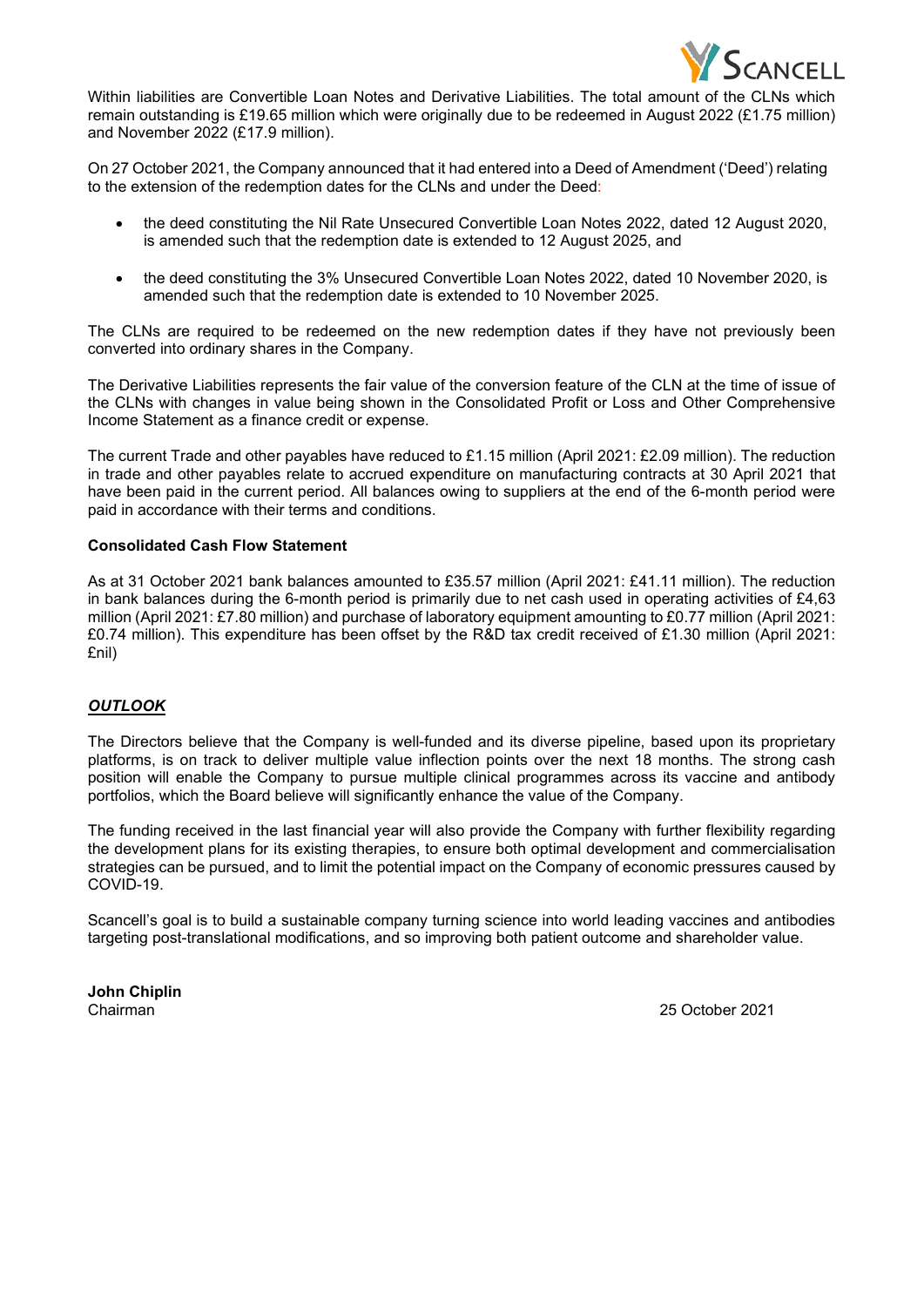

# **Scancell Holdings plc Consolidated Profit or Loss and Other Comprehensive Income Statement for the 6-month period to 31 October 2021**

|                                                                                                                                  | <b>Unaudited</b>  | <b>Unaudited</b> | <b>Audited</b> |
|----------------------------------------------------------------------------------------------------------------------------------|-------------------|------------------|----------------|
|                                                                                                                                  | 6 months          | 6 months         | Year to        |
|                                                                                                                                  | 31/10/2021        | 31/10/2020       | 30/04/2021     |
|                                                                                                                                  | £'000             | £'000            | £'000          |
| <b>Continuing operations</b>                                                                                                     |                   |                  |                |
| Development expenses                                                                                                             | (4,029)           | (2,010)          | (6, 406)       |
| Administrative expenses                                                                                                          | (1, 916)          | (967)            | (3,346)        |
| Grant income                                                                                                                     | 550               | 169              | 918            |
| <b>OPERATING LOSS</b>                                                                                                            | (5, 395)          | (2,808)          | (8, 834)       |
| Interest receivable and similar income                                                                                           | 2                 | 2                | 3              |
| Interest payable                                                                                                                 | (1,730)           | (219)            | (1,651)        |
| Finance gain relating to revaluation of<br>derivative liability<br>Gain on substantial modification of<br>convertible loan notes | 2,443             | (1,328)          | (6, 323)       |
|                                                                                                                                  | 7,168             |                  |                |
| PROFIT/(LOSS) BEFORE TAXATION                                                                                                    | 2,488             | (4, 353)         | (16, 805)      |
| Tax on loss on ordinary activities                                                                                               | 719               | 496              | 1,328          |
| PROFIT/(LOSS) FOR THE PERIOD                                                                                                     | 3,207             | (3, 857)         | (15, 477)      |
| EARNINGS PER ORDINARY SHARE (PENCE)<br>Note 2                                                                                    |                   |                  |                |
| Basic                                                                                                                            | 0.39 <sub>p</sub> | (0.71)p          | (2.28)p        |
| <b>Diluted</b>                                                                                                                   | 0.38p             | (0.71)p          | (2.28)p        |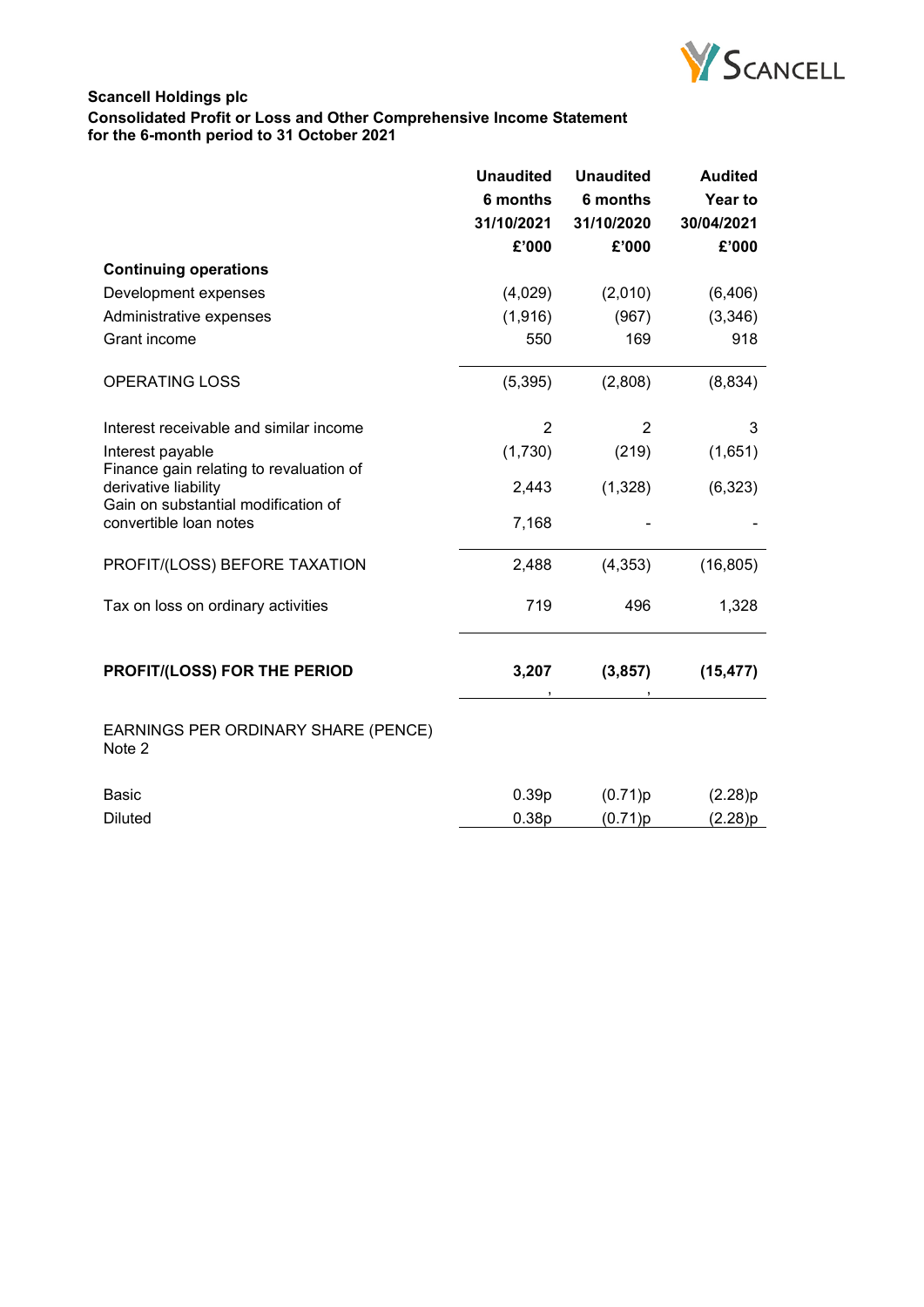

### **Scancell Holdings plc Consolidated Statement of Changes in Equity for the 6-month period to 31 October 2021**

|                          |                  | Share            | <b>Share</b>     |                  |                  |
|--------------------------|------------------|------------------|------------------|------------------|------------------|
|                          | <b>Share</b>     | premium          | option           | <b>Retained</b>  | <b>Total</b>     |
|                          | capital          | account          | reserve          | earnings         | <b>Equity</b>    |
|                          | £'000            | £'000            | £'000            | £'000            | £'000            |
|                          | <b>Unaudited</b> | <b>Unaudited</b> | <b>Unaudited</b> | <b>Unaudited</b> | <b>Unaudited</b> |
| At 1 May 2021            | 815              | 65,019           | 705              | (47, 054)        | 19,485           |
| Profit for the period    |                  |                  |                  | 3,207            | 3,207            |
| Share option costs       |                  |                  |                  |                  |                  |
| At 31 October 2021       | 815              | 65,019           | 705              | (43, 847)        | 22,692           |
|                          |                  |                  |                  |                  |                  |
| At 1 May 2020            | 465              | 38,388           | 372              | (31, 577)        | 7,648            |
| Share issue              | 258              | 20,800           |                  |                  | 21,058           |
| Expenses of issue        |                  | (1, 181)         |                  |                  | (1, 181)         |
| Conversion of loan notes | 16               | 984              |                  |                  | 1,000            |
| (Loss) for the period    |                  |                  |                  | (3, 857)         | (3,857)          |
| Share option costs       |                  |                  | 51               |                  | 51               |
| At 31 October 2020       | 739              | 58,991           | 423              | (35, 434)        | 24,719           |
|                          | <b>Audited</b>   | <b>Audited</b>   | Audited          | <b>Audited</b>   | Audited          |
| At 1 May 2020            | 465              | 38,388           | 372              | (31, 577)        | 7,648            |
| Share issue              | 280              | 23,856           |                  |                  | 24,136           |
| Expenses of issue        |                  | (1,409)          |                  |                  | (1,409)          |
| Conversion of loan notes | 70               | 4,184            |                  |                  | 4,254            |
| (Loss) for the year      |                  |                  |                  | (15, 477)        | (15, 477)        |
| Share option costs       |                  |                  | 333              |                  | 333              |
| At 30 April 2021         | 815              | 65,019           | 705              | (47, 054)        | 19,485           |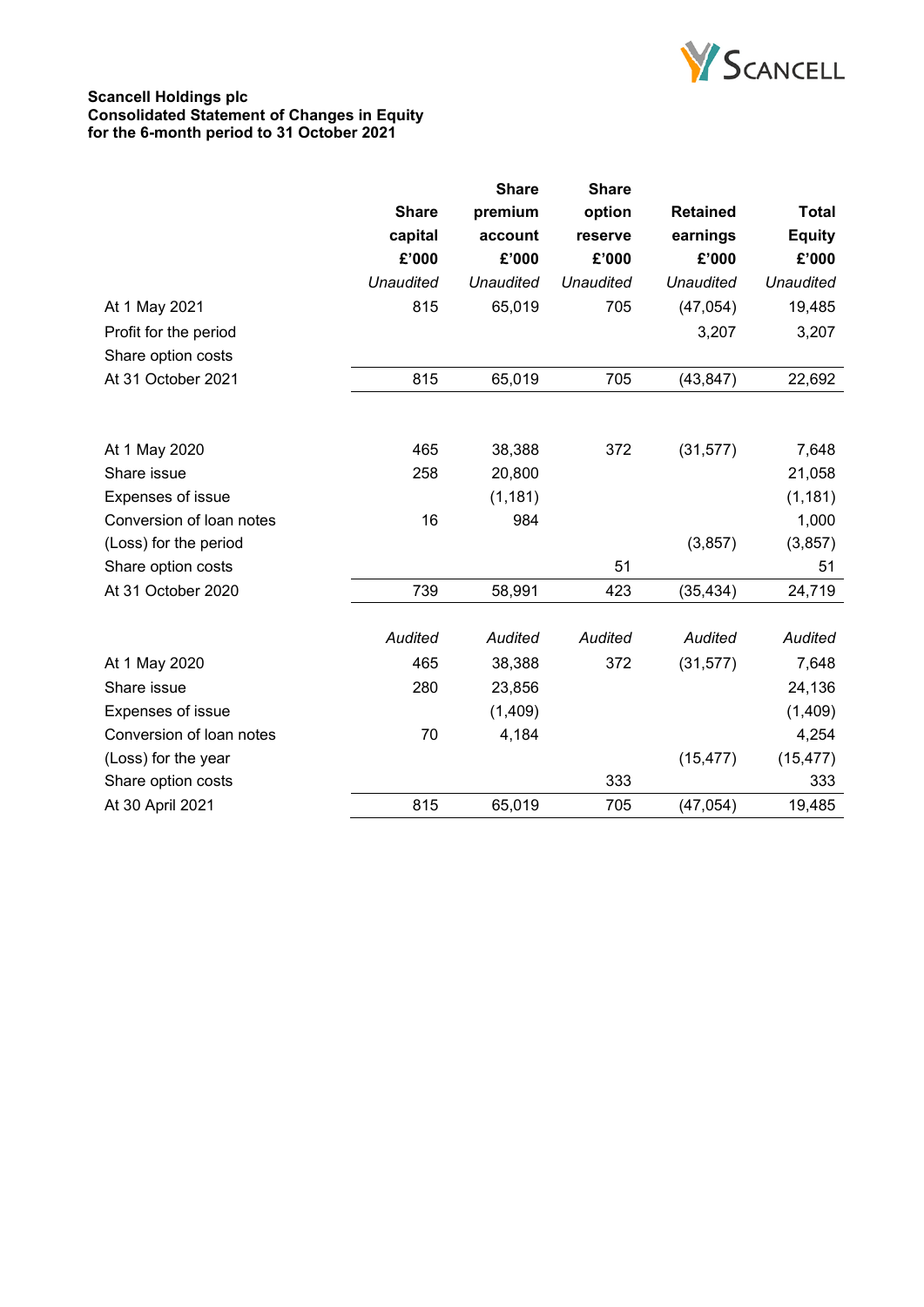

### **Scancell Holdings plc Consolidated Statement of Financial Position as at 31 October 2021**

|                                | <b>Unaudited</b> | <b>Unaudited</b> | <b>Audited</b> |
|--------------------------------|------------------|------------------|----------------|
|                                | 31/10/2021       | 31/10/2020       | 30/04/2021     |
|                                | £'000            | £'000            | £'000          |
| <b>ASSETS</b>                  |                  |                  |                |
| <b>Non-current assets</b>      |                  |                  |                |
| Tangible fixed assets          | 1,324            | 192              | 692            |
| Right of use assets            | 1,532            | 107              | 283            |
| Goodwill                       | 3,415            | 3,415            | 3,415          |
|                                | 6,271            | 3,714            | 4,390          |
|                                |                  |                  |                |
| <b>Current assets</b>          |                  |                  |                |
| Trade and other receivables    | 853              | 624              | 968            |
| Income tax assets              | 2,007            | 1,757            | 2,590          |
| Cash and cash equivalents      | 35,570           | 25,741           | 41,110         |
|                                | 38,430           | 28,122           | 44,668         |
|                                |                  |                  |                |
| <b>TOTAL ASSETS</b>            | 44,701           | 31,836           | 49,058         |
|                                |                  |                  |                |
| <b>LIABILITIES</b>             |                  |                  |                |
| <b>Non-current liabilities</b> |                  |                  |                |
| Convertible Loan note          | (6, 423)         | (3,407)          | (15, 184)      |
| Derivative liability           | (12, 895)        | (2,872)          | (12,031)       |
| Lease liabilities              | (1,093)          | (68)             | (63)           |
|                                | (20, 411)        | (6, 347)         | (27, 278)      |
| <b>Current liabilities</b>     |                  |                  |                |
| Trade and other payables       | (1, 148)         | (720)            | (2,087)        |
| Lease liabilities              | (450)            | (50)             | (208)          |
|                                | (1, 598)         | (770)            | (2, 295)       |
| <b>TOTAL LIABILITIES</b>       | (22,009)         | (7, 117)         | (29, 573)      |
|                                |                  |                  |                |
| <b>NET ASSETS</b>              | 22,692           | 24,719           | 19,485         |
|                                |                  |                  |                |
|                                |                  |                  |                |
| <b>TOTAL EQUITY</b>            |                  |                  |                |
| Called up share capital        | 815              | 739              | 815            |
| Share premium account          | 65,019           | 58,991           | 65,019         |
| Share option reserve           | 705              | 423              | 705            |
| Retained earnings              | (43, 847)        | (35, 434)        | (47, 054)      |
|                                | 22,692           | 24,719           | 19,485         |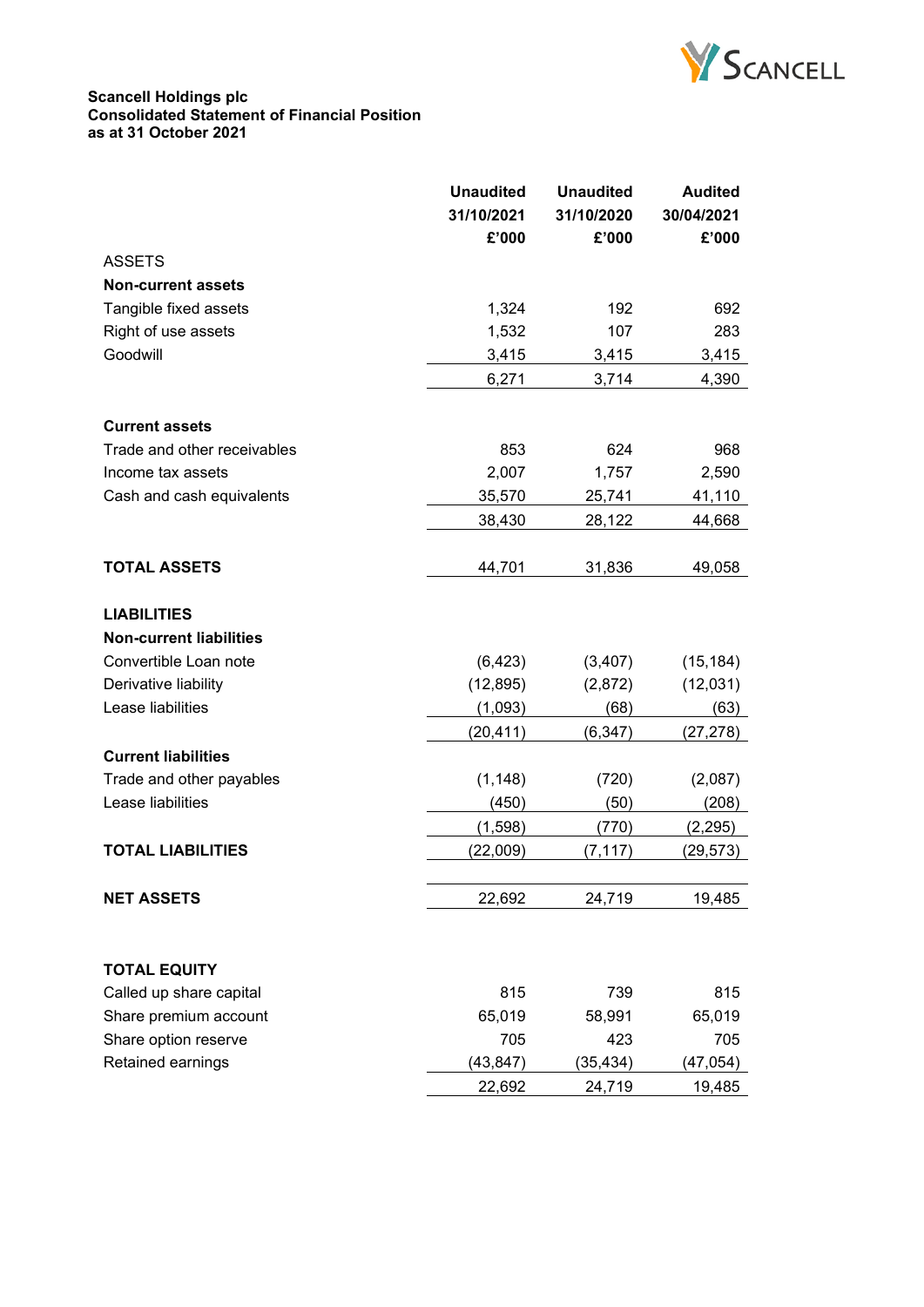

### **Scancell Holdings plc Consolidated Cash Flow Statement for the 6-month period to 31 October 2021**

|                                                         | <b>Unaudited</b> | <b>Unaudited</b> | <b>Audited</b> |
|---------------------------------------------------------|------------------|------------------|----------------|
|                                                         | 6 months         | 6 months         | Year to        |
|                                                         | 31/10/2021       | 31/10/2020       | 30/04/2021     |
|                                                         | £'000            | £'000            | £'000          |
| <b>Cash flows from operating activities</b>             |                  |                  |                |
| Profit/(Loss) before tax for the period                 | 2,488            | (4, 353)         | (16, 805)      |
| Adjustments for:                                        |                  |                  |                |
| Finance income                                          | (2)              | (2)              | (3)            |
| Convertible Loan note interest                          | 1,730            | 219              | 1,651          |
| Finance gain relating to derivative                     | (2, 443)         | 1,328            | 6,323          |
| Gain on substantial modification of CLNs                | (7, 168)         |                  |                |
| Depreciation                                            | 141              | 8                | 115            |
| Amortisation of right of use asset                      | 149              | 26               | 134            |
| Share based payment charge                              |                  | 51               | 333            |
| Cash used in operations before changes in working       |                  |                  |                |
| capital                                                 | (5, 105)         | (2, 723)         | (8, 252)       |
| Decrease/(increase) in trade and other receivables      | 115              | (253)            | (597)          |
| (Decrease)/increase in trade and other payables         | (939)            | (321)            | 1,046          |
| Cash used in operations                                 | (5,929)          | (3,297)          | (7,803)        |
| Tax credits received                                    | 1,301            |                  |                |
| Net cash used in operating activities                   | (4,628)          | (3, 297)         | (7, 803)       |
|                                                         |                  |                  |                |
| Cash flows from investing activities                    |                  |                  |                |
| Purchase of tangible fixed assets                       | (774)            | (124)            | (744)          |
| Finance income                                          | 2                | 2                | 3              |
| Net cash (used in) investing activities                 | (772)            | (122)            | (741)          |
| <b>Financing activities</b>                             |                  |                  |                |
| Proceeds from issue of share capital                    |                  | 21,058           | 24,136         |
| Expenses of share issue                                 |                  | (1, 181)         | (1,409)        |
| Proceeds from issue of Convertible loan notes           |                  | 5,735            | 23,901         |
| Expenses of convertible loan notes issue                |                  |                  | (395)          |
| Lease payments                                          | (140)            | (27)             | (154)          |
| Net cash generated from financing activities            | (140)            | 25,585           | 46,079         |
|                                                         |                  |                  |                |
| Net increase/(decrease) in cash and cash<br>equivalents | (5, 540)         | 22,166           | 37,535         |
| Cash and cash equivalents at beginning of the year      | 41,110           | 3,575            | 3,575          |
| Cash and cash equivalents at end of the period          | 35,570           | 25,741           | 41,110         |